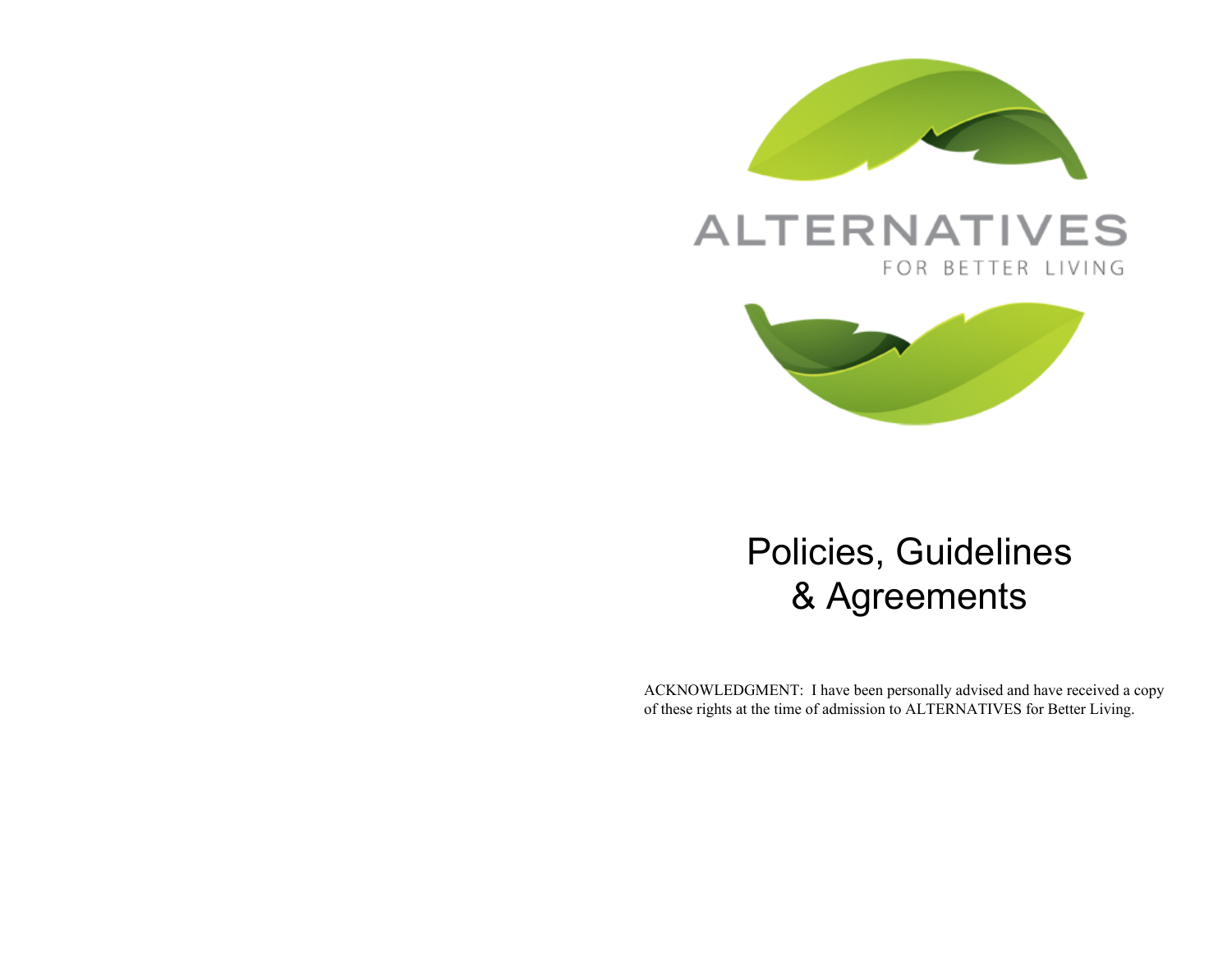#### **SMOKING POLICY**

We encourage everyone who attends any program at Alternatives for Better Living to quit smoking. We want you to experience a life free from an addiction that is the most likely to cause you health problems and eventually death. If you are interested in quitting, we will do everything possible to support you in your decision.

If you choose to smoke we ask the following of you:

Please keep in mind smoking impacts everyone around you. Therefore, smoking on the Alternatives for Better Living premise is not allowed. This includes our front porch, the front of the building and the parking lot.

Always dispose of your cigarettes. Please do not throw your cigarette butts on the ground. There is a trash can outside next to Nations. We do not want to pick up after you.

Staff is not allowed to smoke with any clients.

Adults should not encourage adolescents to engage in addictive behavior...including smoking. If you are an adult and we see you giving cigarettes or smoking with any client under 18, you may be asked to leave the program.

Most importantly, do not encourage others to smoke and if you know that someone is quitting please do not smoke in front of them.

Please note that smoking is also not allowed during virtual groups conducted through Zoom.

We appreciate your cooperation.

#### **GUIDELINES for PROGRAM PARTICIPATION**

PARTICIPATION: You are expected to actively participate in treatment. Please leave cell phones in your car or turn them completely off.

SOBRIETY: Drugs and alcohol interfere with the ability to solve problems. This is an alcohol and drug free program. You will not be able to benefit if you have been using or drinking. Anyone attending under the influence will be asked to leave. It is inappropriate to bring alcohol, drugs or paraphernalia.

ATTENDANCE: If you are going to attend, please come on time in order not to disrupt the other participants. You will be charged for missed groups unless you are excused.

DRESS: Dress casually and comfortably, but fully. Please wear shirts and shoes. Do not wear halter tops, tank tops or revealing clothing. No clothing advertising alcohol or drugs.

VIOLENCE: Violence does not solve problems. Threats of violence are taken seriously and may be reported. This must be a safe environment, any violence against persons or property will result in immediate dismissal from the program. No weapons are allowed.

RECOMMENDATIONS AND COMPLAINTS: Please let us know any recommendations or complaints you may have. We suggest that you speak with staff, or bring up the issue in group when appropriate.

CONFIDENTIALITY: ALTERNATIVES promotes a safe and healthy environment. For people to be able to speak freely everyone must agree to keep information shared confidential. Exceptions: Child abuse elder abuse, harm against self or others. The information you share will be held in professional confidence. This means that staff, since they work as a team, will only share information among themselves to better facilitate treatment. Exceptions are danger to self or others, child abuse or adult abuse.

RESPECTFUL BEHAVIOR: All people and topics will be treated with respect. We expect you to behave toward others the way you want them to behave toward you. Verbal abuse toward other participants or toward staff is not appropriate and cannot be allowed.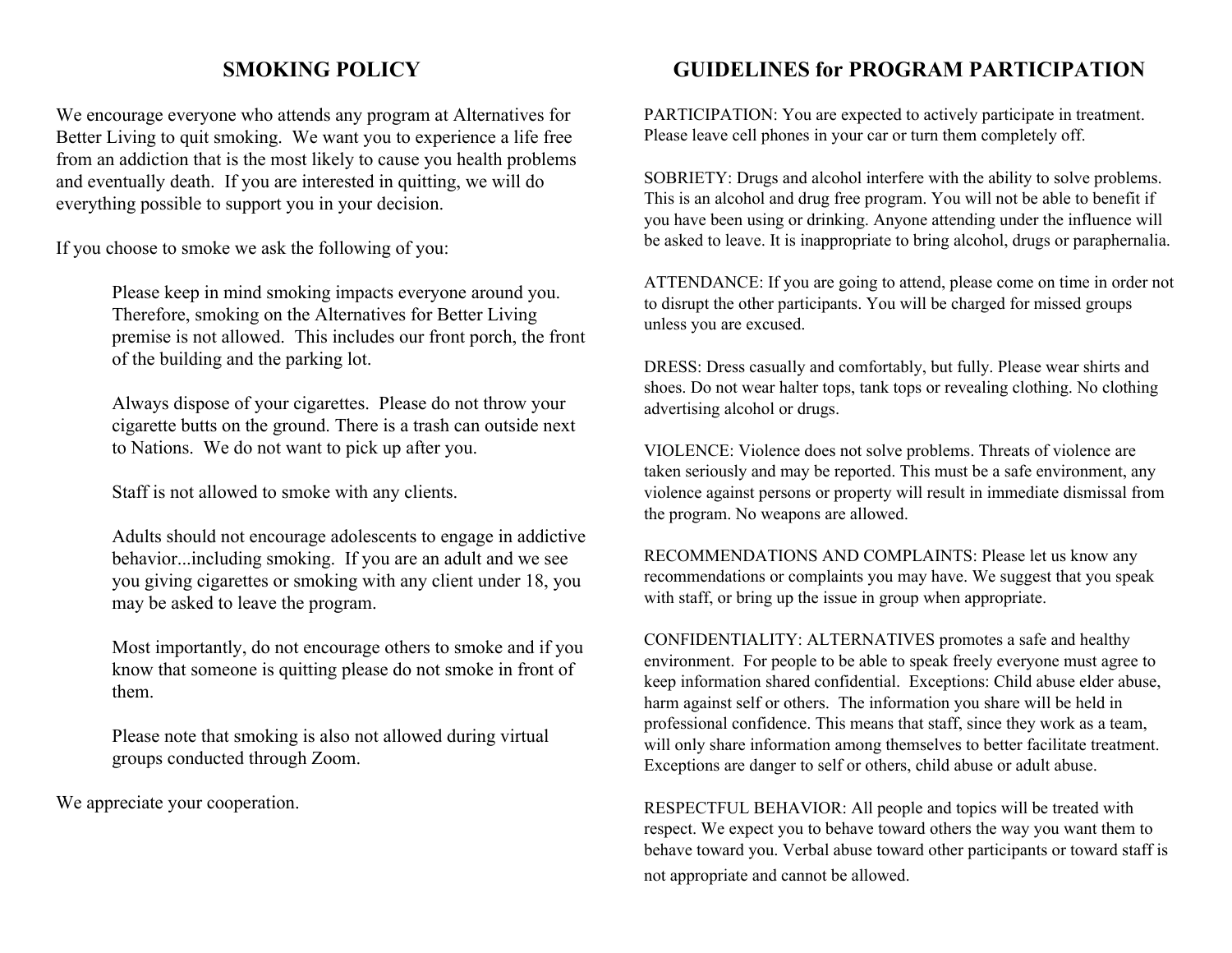#### **PARTICIPANT RIGHTS**

As a client of ALTERNATIVES Alcohol and Drug Abuse treatment you have rights which include, but are not limited to the following: The right:

- A. To confidentiality as provided for in Title 42, Code of Federal Regulations, Part 2.
- B. To be treated with consideration, respect and full recognition of your dignity and individuality, including privacy in treatment and in care for your personal needs in contacts with staff, volunteers, board members and other persons associated with the program.
- C. To be accorded safe, healthful and comfortable accommodations to meet your needs.
- D. To be free from verbal, emotional, physical abuse and/or inappropriate sexual behavior.
- E. To be informed of the procedures to file a grievance or appeal discharge including, but not limited to, the address and telephone number of the licensing or certifying agency.
- F. To not be discriminated against in the receipt of services due to ethnic group identification, religion, age, sex, color or disability.
- G. To access information kept in your treatment files in accordance with ALTERNATIVES for Better Living Policy and Procedure on client access to treatment files
- H. To be fully informed, as evidenced by your written acknowledgment prior to or at the time of admission and during stay, of these rights and of all rules and regulations governing client conduct.
- I. To be afforded the opportunity to participate in the planning of your treatment and to refuse to participate in experimental research.
- J. To refuse treatment to the extent permitted by law and to be informed of the consequences of such refusal.
- K. To be transferred or discharged only for medical reasons; or the welfare of other clients; non-compliance of cardinal program rules; or for non-payment for their treatment and to be given personal advance notice when possible in order to ensure orderly transfer or discharge; such actions to be documented in their health record.
- L. To be informed of the expectations of the treatment program and what you must do to successfully complete the program.

If you feel you have been unjustly discharged or denied services or have complaints about possible violations of these rights or complaints about the management of the program you may address your concerns to the Executive Director of ALTERNATIVES, to the Patient's Rights advocate, (707) 253-4306, or in writing to: 2344 Old Sonoma Road, Napa, CA 94559 or the Department of Alcohol and Drug Programs, Licensing and Certification Unit, 1700 K Street, Sacramento, CA 95814, (916) 322-2911.

#### **TREATMENT AGREEMENT**

- A. I agree to enter outpatient treatment with Alternatives' Behavioral Health Program and agree to abide by the following program rules.
- B. I will remain current in payments and understand that I may be discharged if I fall two or more sessions behind in payment.
- C. I will attend treatment regularly, free from the effects of drugs and/or alcohol and on time. If I cannot attend I will call 24 hours in advance if possible. If I am more than 15 minutes late for a session I know that I may be refused entry. I will not leave a session early without having received prior permission from the program and understand that regularly leaving sessions early can be grounds for discharge. I agree to participate in discussions and other activities such as presentations, written assignments and homework to the best of my ability.
- D. If I am referred to treatment by the court or some other oversight agency for which I have signed a release of confidentiality, I will provide written documentation of the reason for any absence. If I do not provide satisfactory documentation within a seven day period I understand that the absence will be reported as unexcused.
- E. I understand that attending a treatment session under the influence of drugs or alcohol can cause me to be excluded from the session and can result in my discharge.
- F. I agree not to engage in any form of violence while at the program including physical violence, verbal threats, or insults. I understand that violating this rule can result in my immediate discharge from the program.
- G. I understand that committing a crime or possessing a weapon at the program can result in immediate discharge, as well as criminal charges being filed against me by Alternatives.
- H. Alternatives agrees to provide competent, trained and adequately supervised staff to provide treatment. These staff will read and sign a Code of Conduct contained in a separate document. The Code is publicly posted for clients to read.
- I. Alternatives agrees to abide by the Client's Rights described in a separate document which the client signs and a copy of which the client receives. Specifically the agency agrees to respect the client's right to have any information kept confidential as required under Federal law (CFR 42, Part 2).
- J. The agency agrees to provide advance written notice of any involuntary reduction or denial of services and to provide access to the grievance procedure discussed in the Client's Rights document for such actions.
- K. The agency agrees to objectively respond to client grievances as discussed in the Client's Rights document and to refrain from any retribution toward clients who grieve the agency's actions.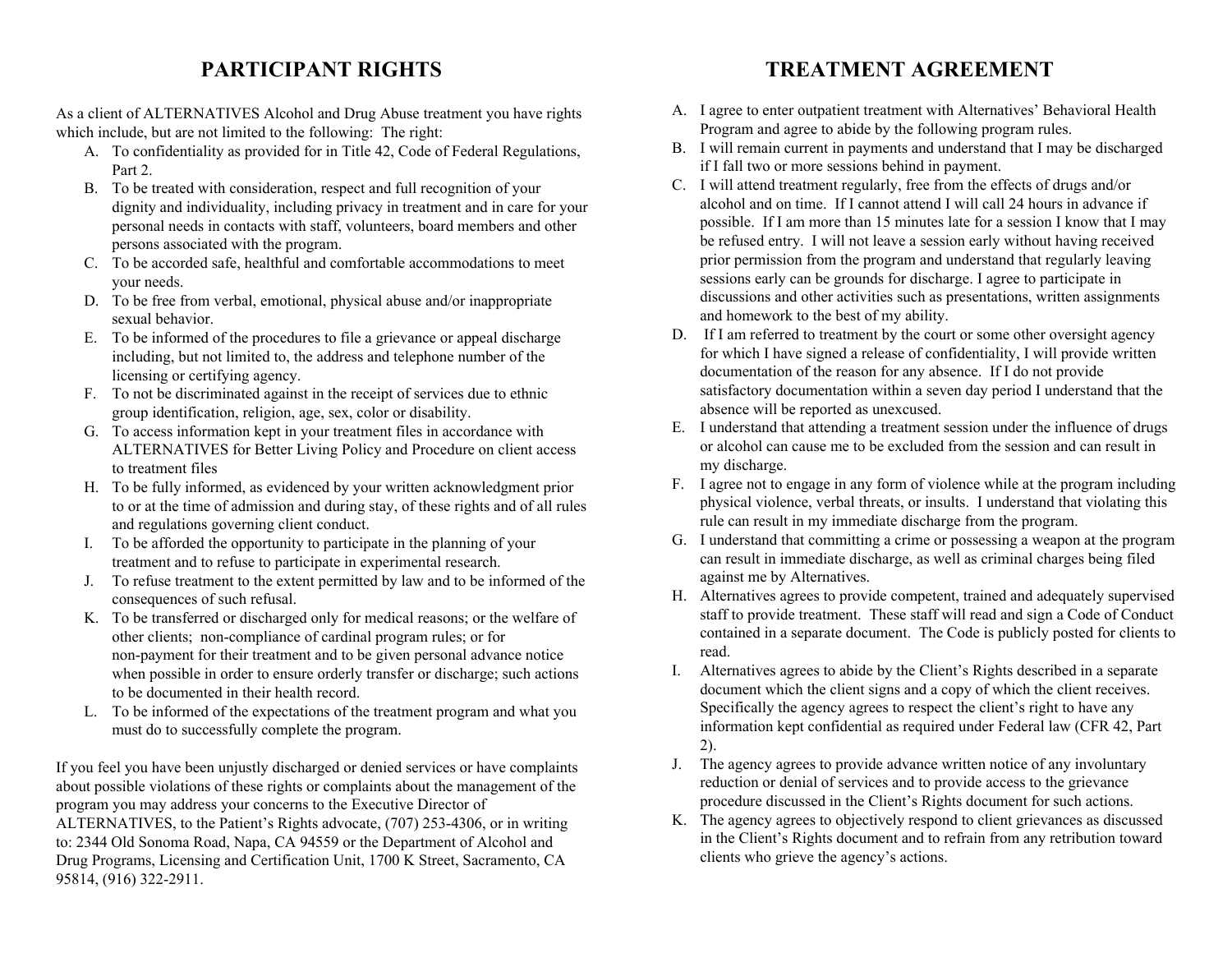#### **NOTICE OF INFORMATION PRACTICES AND PRIVACY STATEMENT**

**How We Collect Information About You:** Alternatives for Better Living. (ABL) and its employees and volunteers collect data through a variety of means including but not necessarily limited to letters, phone calls, emails, voice mails, and from the submission of applications that are either required by law, or necessary to process applications or other requests for assistance through our organization.

**What We Do Not Do With Your Information:** Information about your financial, legal or medical situation and services you receive is held in strictest confidence.

We do not give out, exchange, barter, rent, sell, lend, or disseminate any information about applicants or clients who apply for or actually receive our services that is considered patient confidential, is restricted by law, or has been specifically restricted by a patient/client in a signed HIPAA consent form.

**How We Do Use Your Information:** Information is only used as is reasonably necessary to process your application or to provide you with services which may require communication between ABL and health care providers, medical product or service providers, pharmacies, insurance companies, and other providers necessary to: verify your medical information is accurate; determine the type services you need.

If you apply or attempt to apply to receive assistance through us and provide information with the intent or purpose of fraud or that results in either an actual crime of fraud for any reason including willful or un-willful acts of negligence whether intended or not, or in any way demonstrates or indicates attempted fraud,

your non-medical information can be given to legal authorities including police, investigators, courts, and/or attorneys or other legal professionals, as well as any other information as permitted by law.

**Information We Do Not Collect:** We do not use cookies on our website to collect data from our site visitors. We do not collect information about site visitors except for one hit counter on the main page (www.A4BL.org) that simply records the number of visitors and no other data.

**Limited Right to Use Non-Identifying Personal Information From Biographies, Letters, Notes, and Other Sources:** Any pictures, stories, letters, biographies, correspondence, or thank you notes sent to us become the exclusive property of ABL. We reserve the right to use non-identifying information about our clients (those who receive services or goods from or through us) for fundraising and promotional purposes that are directly related to our mission.

Clients will not be compensated for use of this information and no identifying information (photos, addresses, phone numbers, contact information, last names or uniquely identifiable names) will be used without the client's express advance permission.

You may specifically request that NO information be used whatsoever for promotional purposes, but you must identify any requested restrictions in writing. We respect your right to privacy and assure you no identifying information or photos that you send to us will ever be publicly used without your direct or indirect consent.